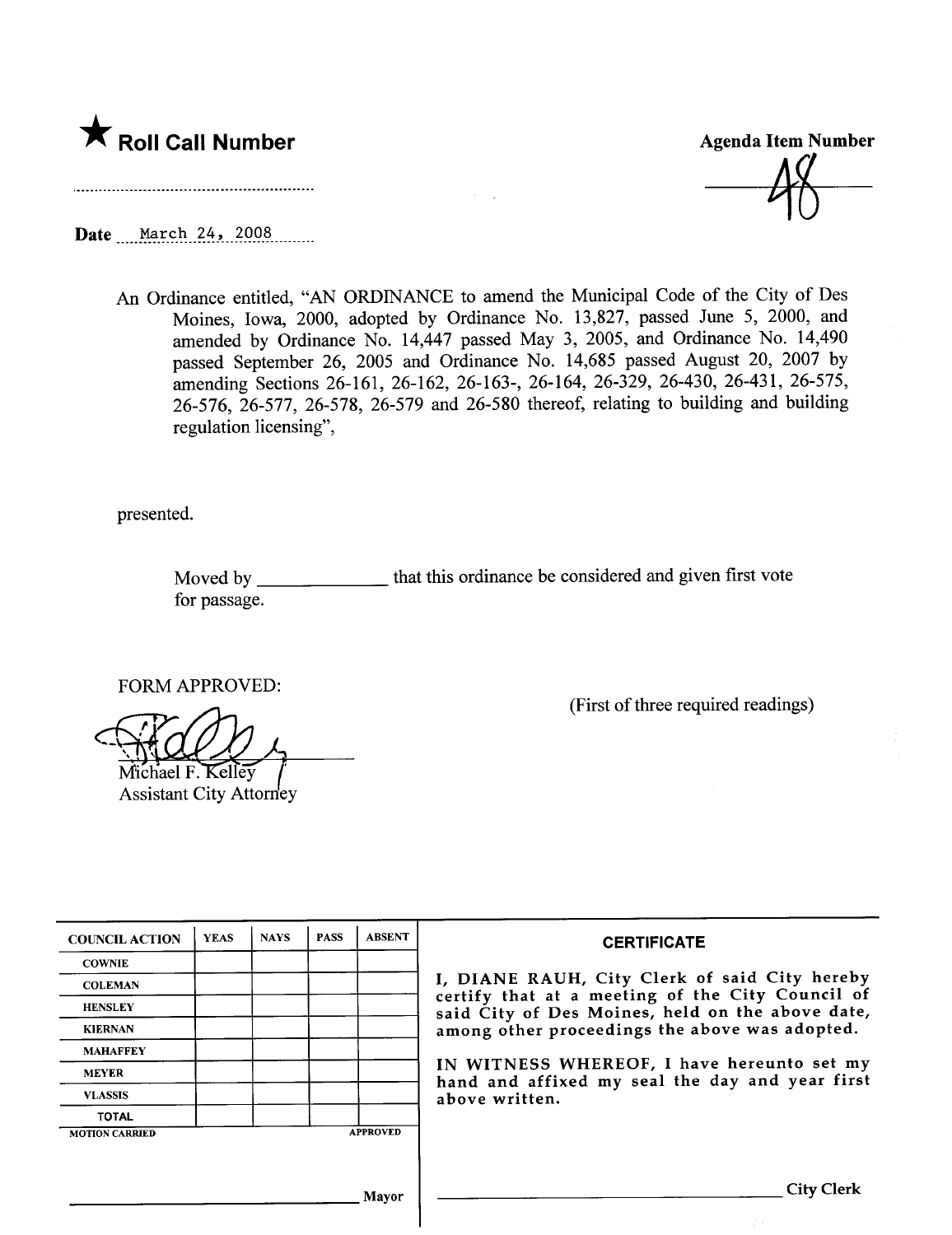# ORDINANCE NO.

AN ORDINANCE to amend the Municipal Code of the City of Des Moines, Iowa, 2000, adopted by Ordinance No. 13,827, passed June 5, 2000, and amended by Ordinance No. 14,447 passed May 3, 2005, and Ordinance No. 14,490 passed September 26,2005 and Ordinance No. 14,685 passed August 20,2007 by amending Sections 26-161,26-162,26-163-,26-164,26- 329,26-430,26-431,26-575,26-576,26-577,26-578, 26-579 and 26-580 thereof, relating to building and building regulation licensing.

Be It Ordained by the City Council of the City of Des Moines, Iowa:

Section 1. That the Municipal Code of the City of Des Moines, Iowa, 2000, adopted by

Ordinance No. 13,827, passed June 5, 2000, and amended by Ordinance No. 14,447 passed May 3,

2005, and Ordinance No. 14,490 passed September 26, 2005 and Ordinance No. 14,685 passed

August 20,2007 is hereby amended by amending Sections 26-161,26-162,26-163-,26-164,26-329,

26-430,26-431,26-575,26-576,26-577,26-578,26-579 and 26-580 thereof, relating to building and

building regulation licensing relating to, as follows:

## Sec. 26-161. Application.

- (a) Any person desiring to take any examination for the licenses required by this aricle shall make application on forms furnished by the building official. Each application shall be accompanied by a receipt from the city treasurer for the examination fee, which shall be paid for each examination or reexamination. All applications shall be made and the application fee shall be paid at least 20 calendar days prior to the date of the examination.
- (b) Any person desiring a license required by this aricle shall make application on forms furnished by the building officiaL. Each application shall include evidence of passing the required examination with a score of 75 percent or greater. Supplementary information related to experience, bonds, insurance, and fees shall be supplied at the time of application, if required for the license or certification sought.
- (c) The fees for the examinations, licenses, and sponsorship required by this aricle shall be in the amounts set in the Schedule of Fees adopted by the city council by resolution.
- (d) This section is repealed and will be of no further force and effect as of the following dates or events, whichever occurs first:
	- 1. For those contractors or persons regulated by the state of Iowa electrical examining board established pursuant to chapter 103 of the Iowa code, as amended July 1, 2008 or the date upon which the electrical examining board assumes the powers, duties and responsibilities regarding licensing mandated by chapter 103;
	- 2. For those contractors or persons regulated by the plumbing and mechanical system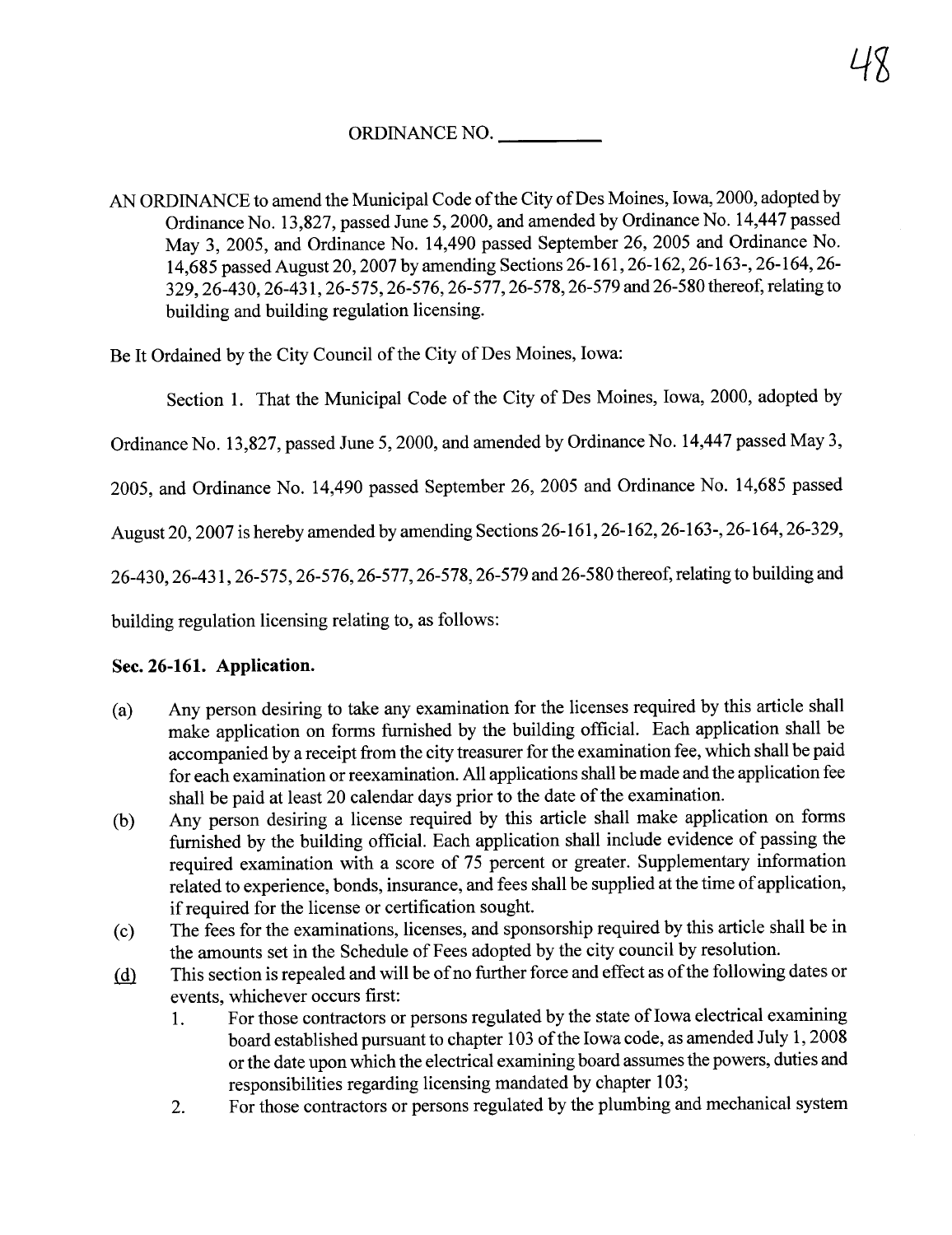licensing board established pursuant to 104C of the Iowa code, as amended July 1, 2008, or the date upon which the State of Iowa Plumbing and Mechanical Systems Licensing Board assume the powers. duties and responsibilities regarding licensing mandated by that chapter.

- ( e) Notwthstanding any provision in this chapter to the contrary. after December 31. 2012. only those persons working in the electrical trades who have been issued Class A Contractor. Class A Master Electrician, or Class A Journeyman Electrician licenses issued by the State of Iowa Electrical Examining Board shall be recognized as licensed and eligible to work in the city of Des Moines.
- (f) Notwithstanding any provision in this chapter to the contrary, after December 31, 2012, only those persons working in the mechanical or plumbing trades who have been issued Master. Joureyman or Apprentice licenses for plumbing. HV AC. refrigeration or hydronic work by the State of Iowa Plumbing and Mechanical Systems Examining Board shall be recognized as licensed and eligible to work in the city of Des Moines.
- (g) The city of Des Moines wil renew previously issued city of Des Moines electricaL. mechanical and plumbing licenses, including inactive licenses, which will remain effective to and until December 31. 2012. after which date the city shall recognize only Class A Contractor, Class A Master Electrician, or Class A Journeyman Electrician licenses issued by the State of Iowa Electrical Examining Board and Master. Journeyman and Apprentice licenses issued by the State of Iowa Plumbing and Mechancal Systems Licensing Board.

## Sec. 26-162. License fees.

- (a) The fees for examinations, licenses, certificates, and unexpired license renewals shall be as set in the Schedule of Fees adopted by the city council by resolution, except that any certificate holder who is designated by the building official to perform duties for the city may be issued a renewal of such certificate without a fee. A sponsorship fee must be paid for city sponsorship of an applicant to an exam.
- (b) This section is repealed and will be of no further force and effect as of the following dates or events, whichever occurs first:
	- 1. For those contractors or persons regulated by the state of Iowa electrical examining board established pursuant to chapter 103 of the Iowa code, as amended July 1, 2008 or the date upon which the electrical examining board assumes the powers, duties and responsibilities regarding licensing mandated by chapter 103;
	- 2. For those contractors or persons regulated by the plumbing and mechanical system licensing board established pursuant to 104C of the Iowa code, as amended July 1, 2008, or the date upon which the State of Iowa Plumbing and Mechanical Systems Licensing Board assume the powers. duties and responsibilities regarding licensing mandated by that chapter.

## Sec. 26-163. Expiration, renewal, inactive, revocation.

(a) All licenses and certificates required by the electrical and mechanical codes shall expire on<br>January 31 in each odd-numbered year. All licenses and certificates required by the plumbing code shall expire on December 31 in each even-numbered year.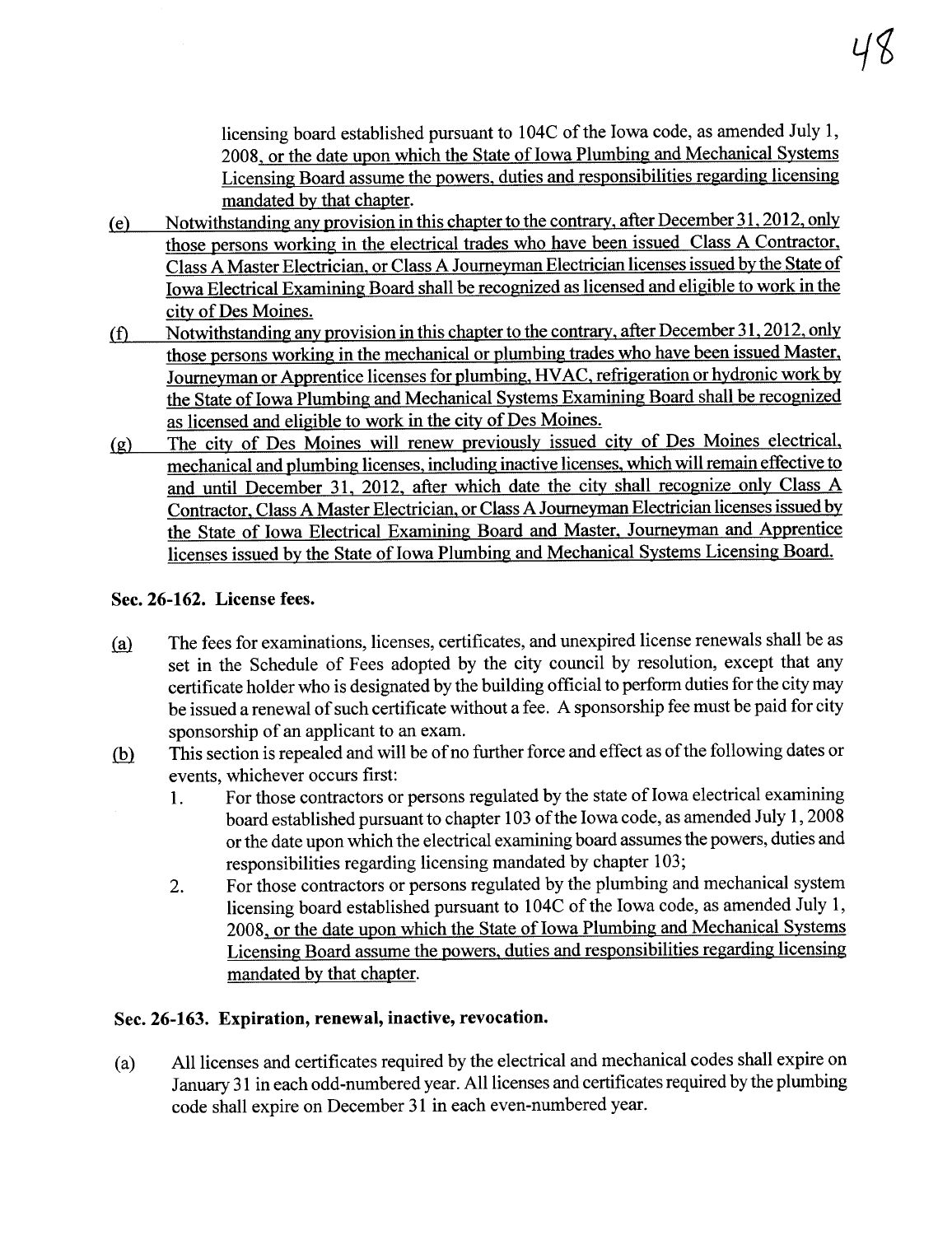- (b) Any expired license or certificate may be renewed within 90 days after the expiration date. The biennial fee and the late renewal fee are set in the Schedule of Fees adopted by the city council by resolution. Once the 90-day grace period has elapsed the applicant may not be issued any further permits until the applicant appears before the licensing and appeals board for determination whether re-testing is required for reissuance of a license.
- (c) Any class of license held for at least a year and with no outstanding work may be converted to and maintained as an inactive license. Holders of inactive licenses shall not be issued permits.
- (d) All applicants seeking renewal of a license or maintenance of an inactive license are required to provide proof that the applicant attended at least eight hours of acceptable workshops or classes for the purose of code update and review durng the biennial period.
- (e) A wilfully false statement in an application for a license shall be sufficient cause for revocation.
- $if$  This section is repealed and will be of no further force and effect as of the following dates or events, whichever occurs first:
	- 1. For those contractors or persons regulated by the state of Iowa electrical examining board established pursuant to chapter 103 of the Iowa code, as amended July 1, 2008 or the date upon which the electrical examining board assumes the powers, duties and responsibilities regarding licensing mandated by chapter 103;
	- 2. For those contractors or persons regulated by the plumbing and mechanical system licensing board established pursuant to 104C of the Iowa code, as amended July 1, 2008, or the date upon which the State of Iowa Plumbing and Mechanical Systems Licensing Board assume the powers. duties and responsibilities regarding licensing mandated by that chapter.

## Sec.26-164. Contractor's bond.

- (a) Prior to the issuance or renewal of any contractor's license issued by the city or by the state of Iowa, and unless otherwise indicated in this aricle, the contractor shall fie with the office of the building official a surety bond running to the city in the sum of \$5,000.00 to be approved by the building official and by the city legal department, to save the city harmless on account of any and all failures on the part of such applicant to comply in all pariculars with the provisions of the building codes and all other applicable laws and ordinances, rules and regulations relating to the work for which a permit has been issued and to ensure the rectification of defective work to the satisfaction of the building officiaL.
- $(b)$  This section is repealed and will be of no further force and effect as of the following dates or events, whichever occurs first:
	- 1. For those contractors or persons regulated by the state of Iowa electrical examining board established pursuant to chapter 103 of the Iowa code, as amended July 1, 2008 or the date upon which the electrical examining board assumes the powers, duties and responsibilities regarding licensing mandated by chapter 103;
	- 2. For those contractors or persons regulated by the plumbing and mechanical system licensing board established pursuant to 104C of the Iowa code, as amended July 1, 2008, or the date upon which the State of Iowa Plumbing and Mechanical Systems Licensing Board assume the powers. duties and responsibilities regarding licensing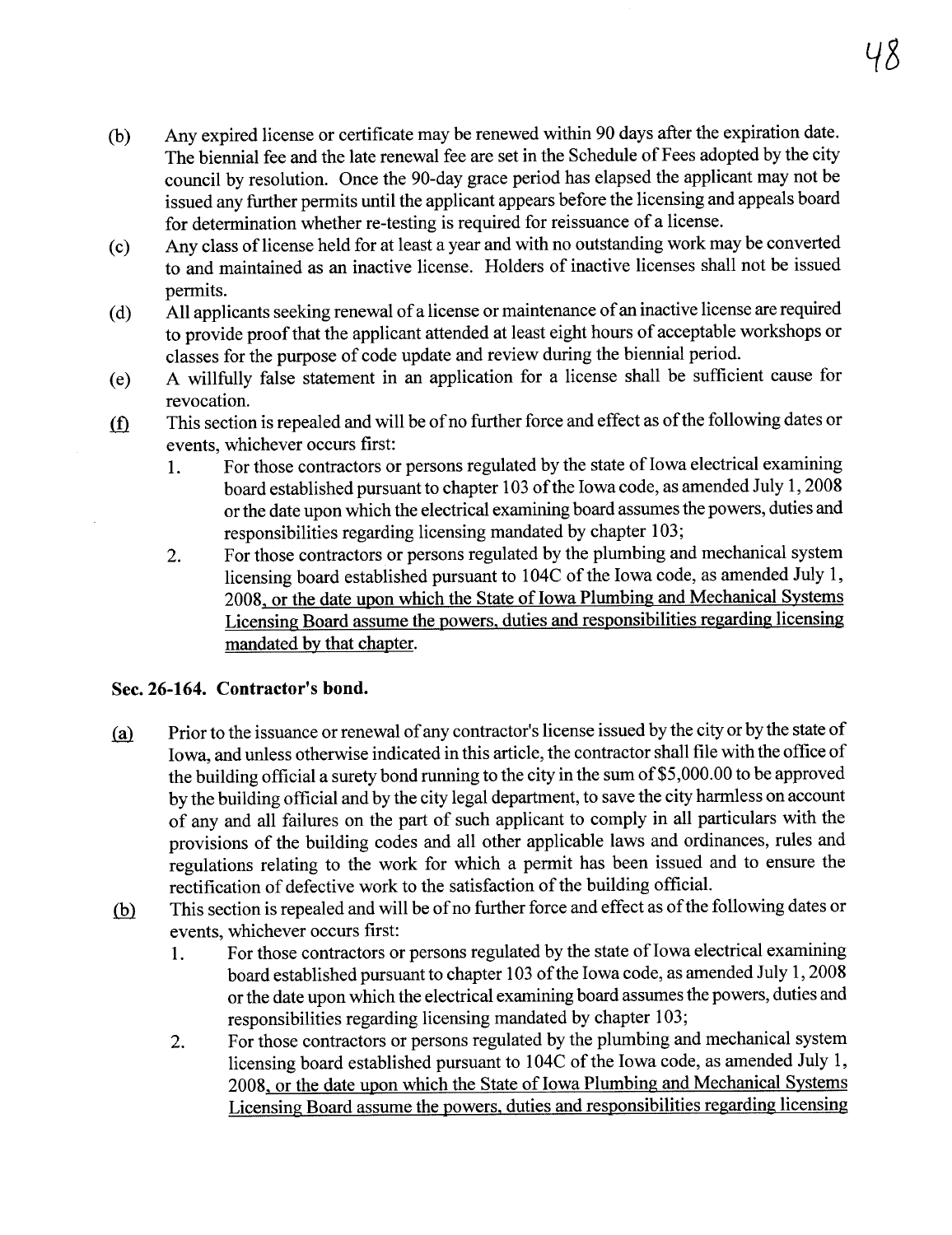#### mandated by that chapter.

#### Sec. 26-329. Maintenance electrician's certificate.

- (a) A maintenance electrician's certificate shall be required of any regular employee of a manufacturing or industrial establishment who does electrical work for that establishment only, and who maintains and keeps in a state of repair the existing electrical equipment within a building or group of buildings. A maintenance electrician's certificate shall be issued to any person who shall satisfactorily pass the examination given by the licensing and appeals board. Any person holding a maintenance electrician's certificate issued by the city prior to passage of the ordinance from which this article derives shall be reissued renewals of his or her certificate without taking the examination provided for in this aricle.
- (b) The installation of any new or additional electrical equipment of any kind by the holder of a maintenance electrician's certificate is prohibited.
- (c) This section is repealed and wil have no further force and effect on July 1, 2008 or the date upon which the state of Iowa electrical examining board assumes the powers, duties and responsibilities regarding licensing mandated by Iowa Code chapter 103, as amended.

#### Sec. 26-430. Contractor's license classification, exceptions.

- (a) Classifcation. Contractors' licenses shall be classified in accordance with the tye of equipment to be installed, altered, or repaired by the licensee. No license holder shall engage in work which is not included under the classification for which he or she holds a license. Classes of licenses and the corresponding scope of work authorized thereby shall be as follows:
	- (1) Class A, mechanical contractor (unrestricted). Holders of this license may obtain permits for any of the work or equipment regulated by the mechanical code and chapters 10-24 of the IRC. This license shall be available only to the following:
		- a. Any person who has qualified for a class B, class C, and class D license; or
		- b. Any firm or business in which the active managers wish to combine their respective class B, class C, and class D licenses for the purpose of obtaining a class A license for such firm or business, in which case each manager must maintain his or her respective individual license simultaneously with the firm's or business' class A license. The class A license shall be issued in the name of the firm or business and each of the holders of the class B, class C, and class D licenses. All permit applications shall be made by one of the managers so named.
	- (2) Class B, comfort heating contractor. Holders of this license may obtain permits for any of the work or equipment regulated under IMC chapters 4 through 9,12-14 inclusive, and sections 1002.1-1002.3 , all in the and IRC chapters 10, 12-19 and 21- 24. For purposes of this subsection, the term "comfort heating" shall be deemed to include "comfort cooling."
	- (3) Class C, refrigeration contractor. Holders of this license may obtain permits for any ofthe work or equipment regulated under IMC chapter 11 and IRC chapters 13, 17, and 24; and sections M1404, M1411 - M1413 and M2104.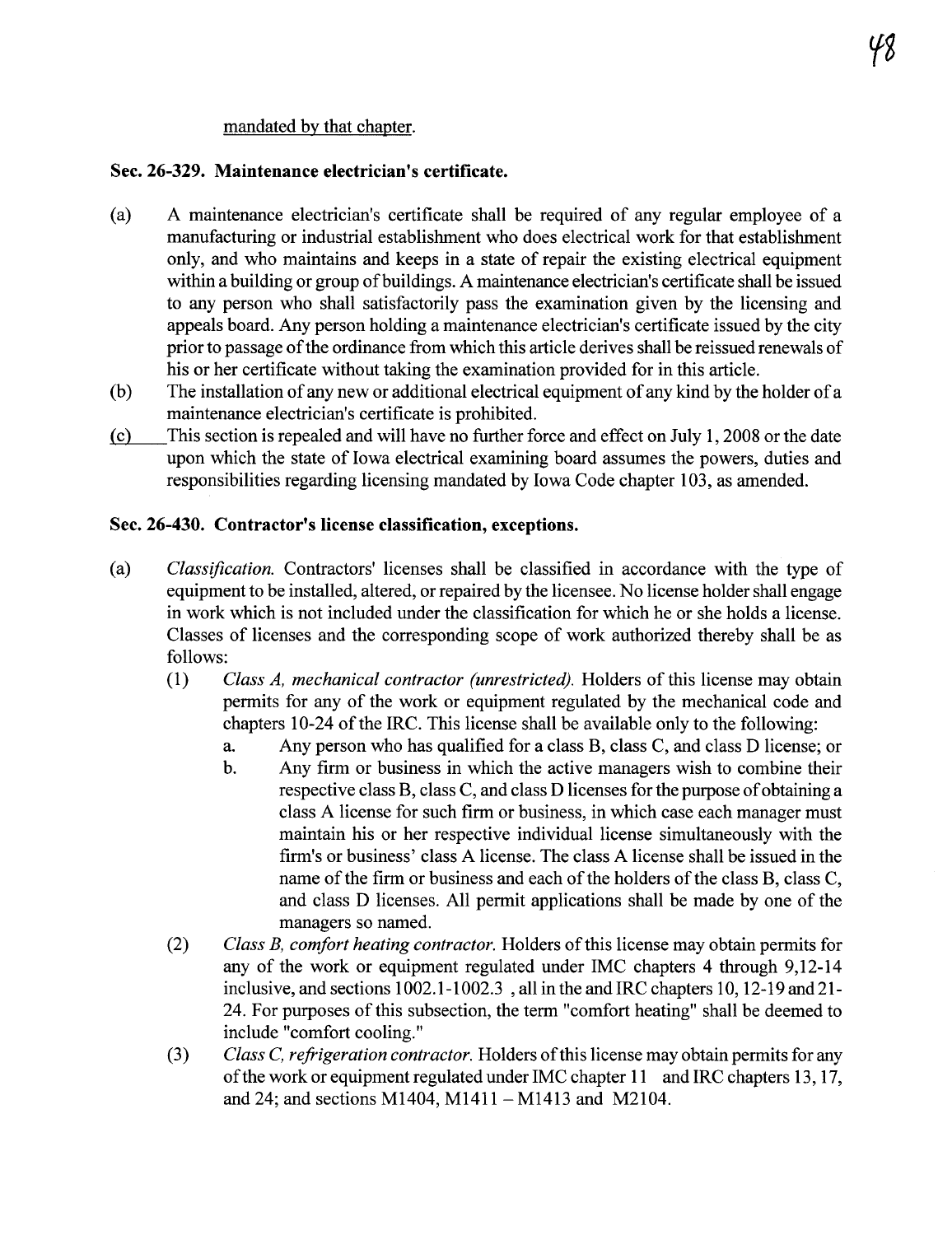- (4) Class D, boiler contractor. Holders of this license may obtain permits for any of the work or equipment regulated under IMC chapters 7, 8, 10 and12 and IRC chapters 13, 17, 18,20,21,22, and 24.
- $\sum_{i=1}^{n}$  Example 1 applicance contractor. However, the equipment regulated under IMC chapters Class E, special appliance contractor. Holders of this license or a class  $A$ ,  $B$  or  $D$ 7, 8, and 9 and IRC chapters 10, 13, 17, and 18 for the installation of solid fuel burning appliances, such as manufactued stoves and fireplaces. All installations shall be in accordance with appliance listings, manufacturer's recommendations, and applicable requirements of the mechanical code. The homeowner's exemptions contained in section 26-141 of this division shall apply to this class of work.
- (b) A contractor's license is not required for the following:<br>(1) Any public utility or gas supply company that is i
	- Any public utility or gas supply company that is regularly engaged in the business of supplying gas service to the public shall be permitted to perform the following services without holding any of the licenses otherwise required in this article:
		- a. Make minor repairs to or adjustments on gas appliances or equipment.
		- b. Install gas piping and fittings incidental to the installation or relocation of gas meters and domestic gas appliances such as kitchen appliances, clothes dryers, and incinerators.
	- (2) Any person holding a current plumbing contractor's license may obtain permits for the installation or repair of gas piping, boilers, and water heaters without holding any of the licenses prescribed in this aricle.
	- (3) A mechanical contractor's license shall not be required for the repair and maintenance ofHV AC facilities in city-owned buildings when the work is performed by a regular city employee who has qualified for the authorized class of contractor as specified in subsection (b) for the type of repair or maintenance activity intended. Any person working under the provisions of this subsection shall obtain the required mechanical permits and inspections.
	- (4) A mechanical contractor's license shall not be required for installing, altering, or relocating incinerators or cooling towers.<br>This section is repealed and will have no further force and effect as of July 1, 2008,
	- $(5)$  This section is repealed and will have no further force and effect as of  $\frac{1}{2}$ , 2008, the effective date of Iowa Code chapter 104C establishing the <del>state plumbing and</del> mechanical systems licensing boardState of Iowa Plumbing and Mechanical Systems Licensing Board. or the date upon which the board assumes the powers. duties and responsibilities regarding licensing mandated by that chapter.

## Sec. 26-431. Contractor's bond.

(a) Prior to the issuance or renewal of any mechanical contractor's license, the applicant shall file with the office of the building official a bond running to the city in the sum of \$10,000.00 for a class A mechanical contractor's license, and \$5,000.00 for each of the other classes of licenses, to be approved by the building official and by the city legal department, to save the city harmless on account of any and all failures on the part of such applicant to comply in all pariculars with the provisions of the mechanical code and all other applicable laws and ordinances, rules and regulations relating to the work for which a permit has been issued and to ensure the rectification of defective work to the satisfaction of the senior mechanical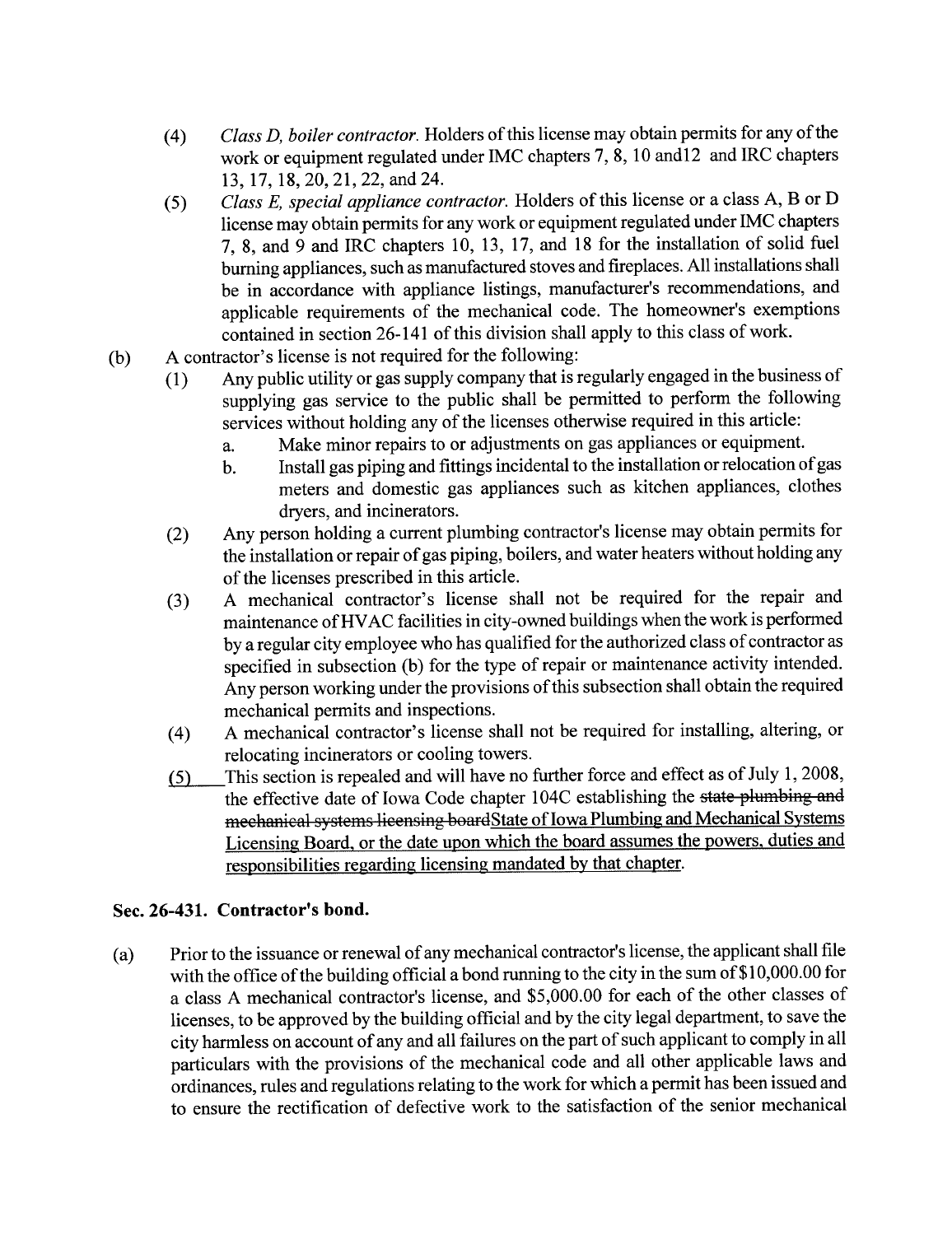inspector.

- (b) To ensure the collection of permit fees and the rectification of defective work, the applicant shall in addition to filing the bond required before the license is issued file with the treasurer for each license applied for a cash bond in the sum of \$1 00.00 or a certificate of deposit in a like amount made payable to the city by a bank doing business in the state. Such cash bond or certificate of deposit shall remain on deposit with the city for 90 days after the expiration or surrender of the license. Upon the death of the licensee, the treasurer may, upon approval of the building and fire code board of appeals and the building official, release the bond or certificate of deposit before the expiration of90 days. A letter of request must be submitted to the building official for release of the bond or certificate of deposit.
- (c) This section is repealed and will have no further force and effect as of July 1, 2008, the effective date of Iowa Code chapter 104C establishing the state plumbing and mechanical systems licensing boardState of Iowa Plumbing and Mechanical Systems Licensing Board, or the date upon which the board assumes the powers. duties and responsibilities regarding licensing mandated by that chapter.

#### Sec. 26-575. Contractor's license.

- (a) Required. Except as otherwise provided in this article, no person, firm or business shall engage in, or represent to the public as engaging in the activity or business of contracting, reconstructing, altering, or repairing any plumbing or building drainage system in or for any building within the city without first having obtained from the city a plumbing contractor's license. The owner, in the case of a sole proprietorship, or one active manager of plumbing operations, in the case of any other form of business organization, shall hold a master plumber's certificate of competency before such person, firm or business may be granted a plumbing contractor's license. The license issued shall recite the name ofthe person holding the master plumber's certificate of competency and the name of the firm or business. The plumbing contractor's license shall be automatically revoked in the event the person named thereon ceases to hold a master plumber's certificate of competency or ceases to actively manage plumbing operations conducted under the plumbing contractors license.
- $(b)$  Exceptions. Exceptions to license requirements of subsection (a) of this section shall be as follows:
	- (1) A plumbing contractor's license shall not be required in cases where a private sewer, other than a building or house sewer, is constructed under the jurisdiction, standard specifications, and inspection of the city engineer, or in cases where lateral sewer studs, extending from a public sewer to the property line, are constructed under the jurisdiction, standard specifications and inspection of the city engineer.
	- (2) The city waterworks shall not be required to hold a plumbing contractor's license in order to perform the following work:
		- a. Reconnection of an existing water service from an existing water main to a new water main, provided that the city waterworks obtained a plumbing permit for such work prior to the commencement of the work and that such work is inspected and approved by the building officiaL.
		- b. Minor adjustments to a stop box in order to terminate water service when such service must be terminated because of leaks in the service or delinquent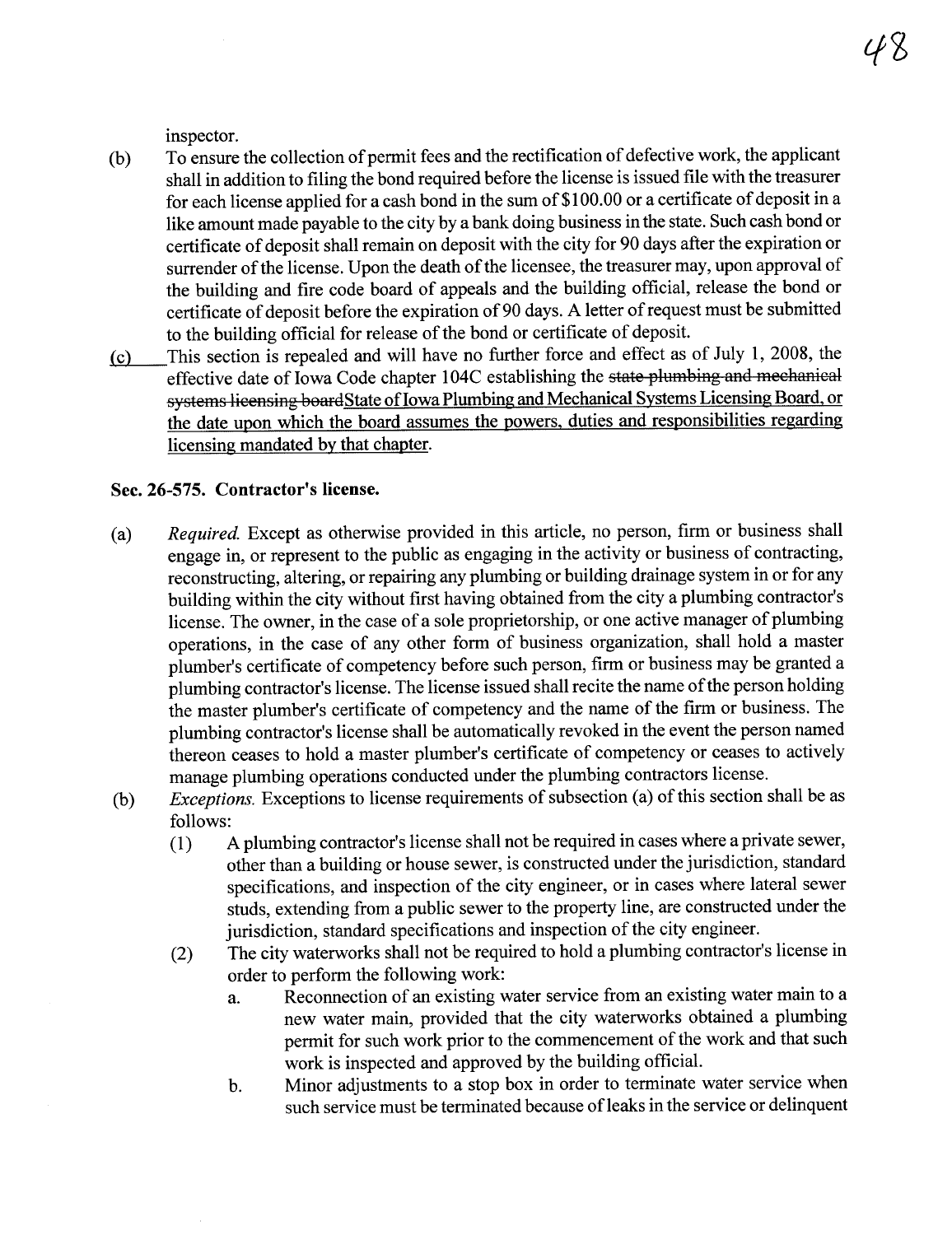payment of water bills, provided the affected property owner refuses to cause such minor adjustments to be made.

- c. Minor temporary water service adjustments to control flows in emergency situations where damage is caused or a hazard is created. Upon termination of the service the city waterworks shall notify the owner that permanent repair work must be done.
- d. All work done by the city waterworks shall be the responsibility of the city waterworks, and the city waterworks shall correct all damage caused to stop boxes by the city waterworks.
- (3) Any person holding a Class A, B, or D mechanical contractor's license may install water heaters in accordance with the Uniform Plumbing Code, provided such person has first obtained a mechanical permit, and provided further, that no water heater installed under this exception shall exceed 65 gallons capacity or 50,000 Btu fuel input.
- (4) A plumbing contractor's license shall not be required for the repair and maintenance of plumbing facilities in city-owned buildings when the work is performed by a regular city employee who holds a current journeyman plumber's certificate of competency. Any person working under the provisions ofthis subsection shall obtain plumbing permits and inspections as required by section 26-135 and 26-177,
- respectively.<br>In cases which an owner-occupant of a single-family dwelling desires to perform any (5) In cases which an owner-occupant of a single-family dwellng desires to perform any plumbing work within his or her single-family dwelling the owner may obtain a plumbing permit by paying the proper fee. For purposes of this section an owneroccupied single-family dwellng shall mean a detached residence designed for or occupied by one family only and occupied by the recorded owner of the propert. This exception does not allow a homeowner to install or repair building sewers, private disposal systems, water services or required testable backflow devices.

In this case, the permittee is required to obtain all required inspections and the homeowner must be the individual doing the work. This individual must be knowledgeable of plumbing systems, applicable code provisions and capable of designing and laying out their work.

(6) This section is repealed and will have no further force and effect as of July  $\pm$ , 2008, the effective date of Iowa Code chapter 104C establishing the State Plumbing and Mechanical System Licensing Board State of Iowa Plumbing and Mechancal Systems Licensing Board. or the date upon which the board assumes the powers. duties and responsibilities regarding licensing mandated by that chapter.

## Sec. 26-576. Contractor's bond.

(a) Prior to the issuance or renewal or any plumbing contractor's heeles, the applicant shall file with the building official a bond running to the city in the sum of \$5,000.00 to be approved by the building official and the city legal department, to save the city harmless on account of any and all failures on the part of such applicant to comply in all pariculars with the provisions of the plumbing code and all other applicable laws, ordinances, rules and regulations, and to ensure the rectification of defective work for which a permit has been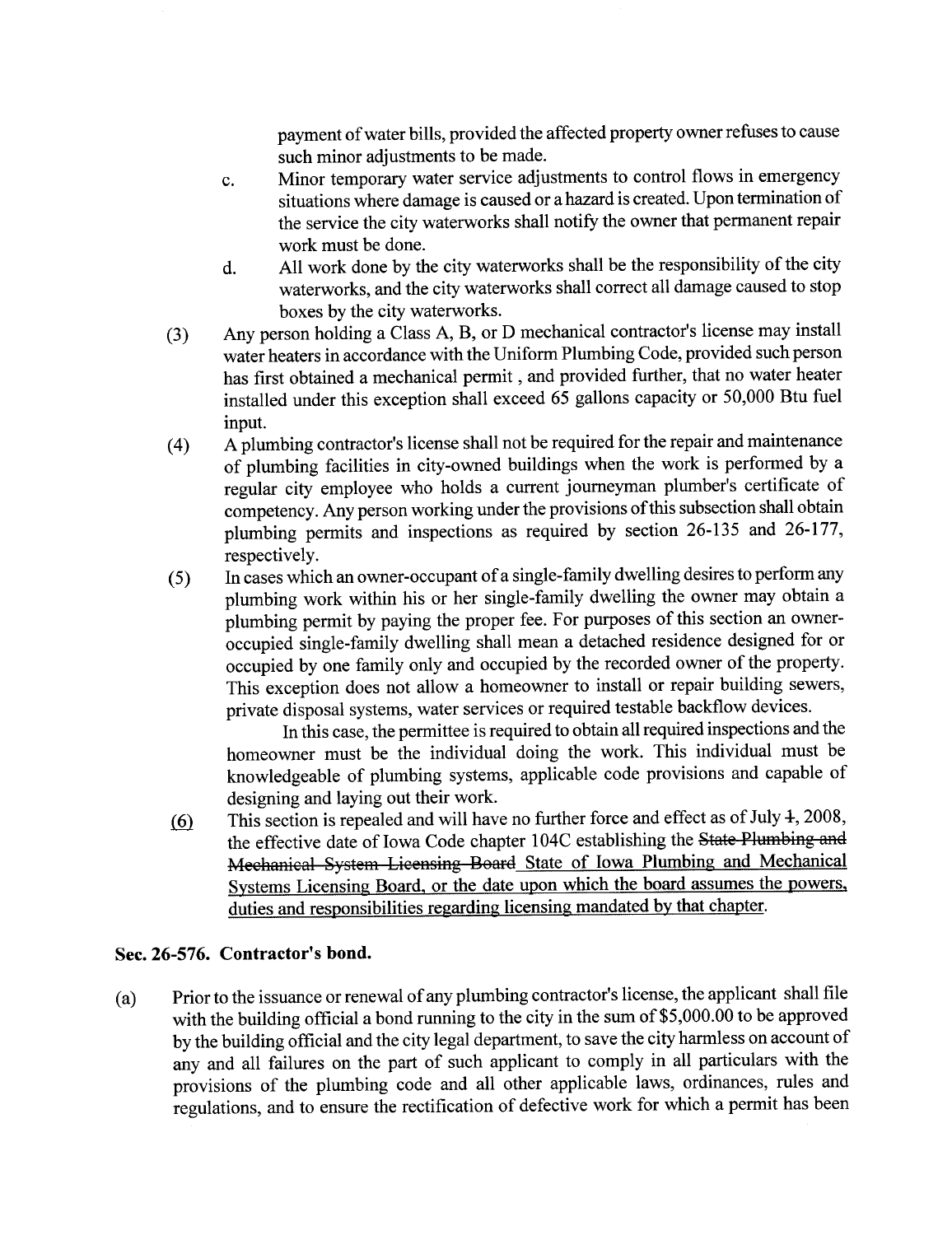issued.

- (b) To ensure the collection of permit fees, the applicant shaÍl, in addition to the bond required in subsection (a) of this section and before the license is issued, deposit with the city treasurer \$100.00 in cash or a certificate of deposit in a like amount made payable to the city by a bank doing business in the state. Such cash bond or certificate of deposit shall remain on deposit with the city for 90 days after the expiration or surrender of the license. Upon the death of the licensee, the treasurer may, upon the approval of the building and fire code board of appeals and the building official, release such bond or certificate of deposit before the expiration of 90 days. A letter of request must be submitted to the building official for release of the bond
- or certificate of deposit.<br>This section is repealed and will have no further force and effect as of July 1, 2008, the  $(c)$  This section is repealed and will have no further force and effect as of  $Juy$  1, 2008, the effective date of Iowa Code chapter 104C establishing the <del>State Plumbing and Mechanical</del> System Licensing Board State of Iowa Plumbing and Mechanical Systems Licensing Board. or the date upon which the board assumes the powers. duties and responsibilities regarding licensing mandated by that chapter.

## Sec. 26-577. Master plumber's certificate of competency.

- (a) To obtain a master plumbers certificate of competency a person shall meet the following conditions:
	- (1) They shall have successfully passed a master plumber's examination administered and/or approved by the building and fire code board of appeals.
	- (2) They must have been certified by the city, or any other approved jurisdiction, as a journeyman plumber for a period of two years and been actively engaged in the plumbing trade during that period, unless exempt under subsection 26-578 (b) (4).
- (b) Exceptions: The requirements to obtain a master plumber's certificate of competency may be waived for individuals qualifying under the following:
	- (1) Holders of plumbing contractor's licenses granted by the city prior to the date of the ordinance from which this subsection derives shall be issued a master plumbers
	- certificate of competency.<br>A master plumbers certificate of competency may be issued without examination, as  $(2)$  A master plumbers certificate of competency may be issued without examination, as required by subsection (a) (1) of this section, for any person holding a similar certificate or license if so denoted from another municipal corporation in this State that is recognized by the building and fire code board of appeals as having similar certification standards.
	- (3) This section is repealed and wil have no further force and effect as of July 1,2008, the effective date of Iowa Code chapter 104C establishing the State Plumbing and Mechanical System Licensing Board State of Iowa Plumbing and Mechancal Systems Licensing Board. or the date upon which the board assumes the powers. duties and responsibilities regarding licensing mandated by that chapter.

## Sec. 26-578. Journeyman plumber's certificate of competency.

(a) Required. Except as otherwise provided in this article, no person shall engage in the work or practice the trade of installing, altering, maintaining or repairing any plumbing or building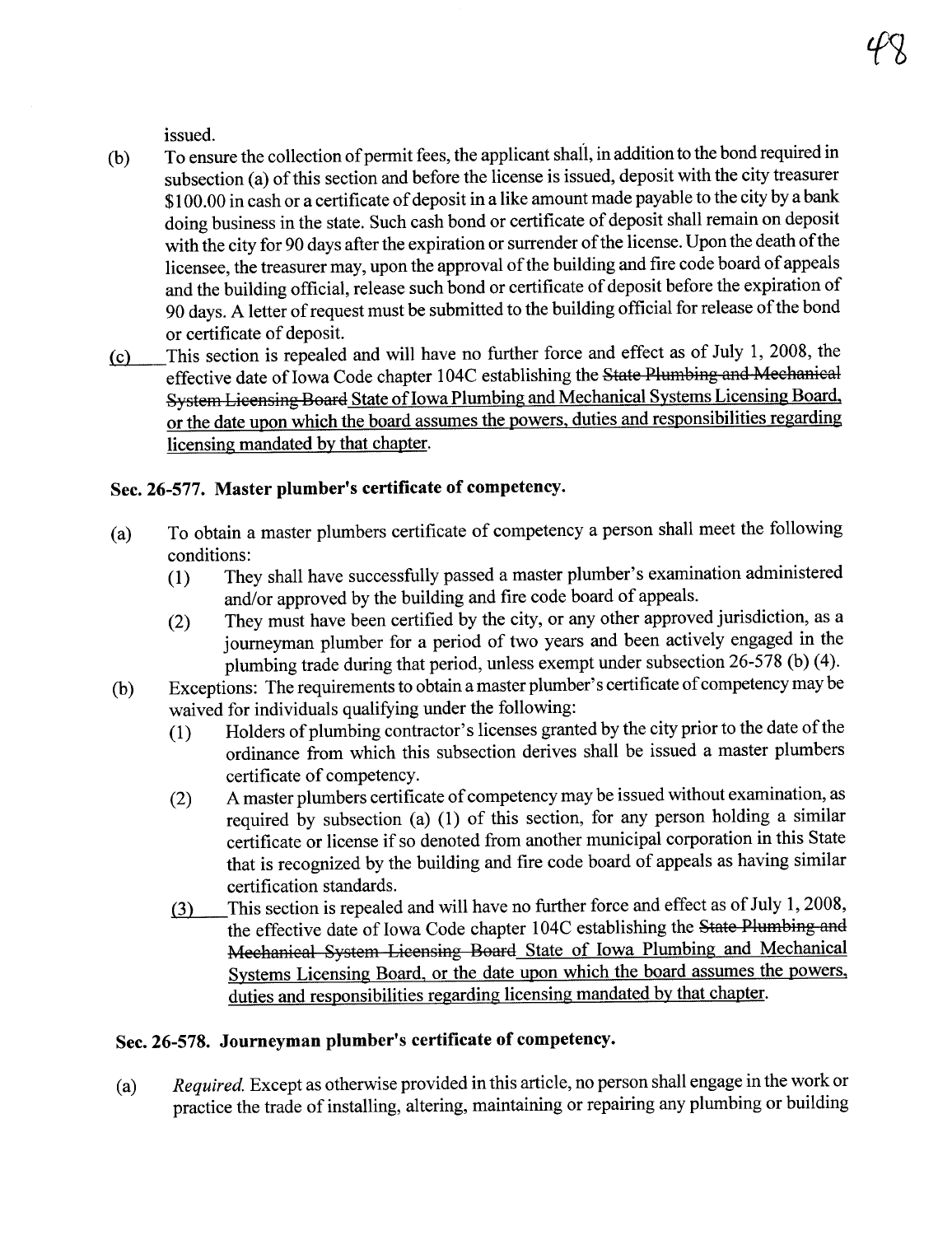drainage system within the scope of the plumbing code unless such person has obtained a journeyman plumber's certificate of competency and is either the holder of a plumbing contractor's license or is performing such work while in the employ of another person holding a plumbing contractor's license.

- *Exceptions.* Exceptions to subsection (a) of this section shall be as follows:
- $(1)$  Employees of the city water works shall not be required to hold a journeyman plumber's certificate of competency when performing work for the city water works under the provisions of section 26-575 of this division.
	- (2) A joureyman plumber's certificate of competency shall not be required when a private sewer, other than a building or house sewer, is constructed under the jurisdiction, standard specifications, and inspection of the city engineer.
	- (3) A joureyman plumber's certificate of competency shall not be required for the installation of water heaters not exceeding 65 gallons capacity or 50,000 btuh provided that a plumbing or a mechanical permit is obtained.
	- (4) Upon wrtten request of the individual to the License and Appeals Board the board hall review for consideration any post secondary training in the plumbing field, from an accredited educational institution or trade school and being employed full time for a period of two years with a plumbing contractor, under a master or joureyman's direct supervision. The educational training may not occur simultaneously.<br>*Qualifications*. An applicant for a journeyman plumber's certificate of competency must be
- (c) Qualifcations. An applicant for a journeyman plumber's certificate of competency must be able to read mechanical drawings and do appropriate mathematical problems and must know the provisions of the plumbing code and all other applicable laws, ordinances, rules and regulations governing plumbing. The applicant shall have at least four years' practical experience as an apprentice assisting in the installation of plumbing work. The applicant shall furnish the board with bona fide affidavits as to the applicant's practical experience and satisfactorily pass an examination for a certificate of competency as ajoureyman plumber.
- (d) This section is repealed and will have no further force and effect as of July 1, 2008, the effective date of Iowa Code chapter 104C establishing the State Plumbing and Mechanical System Licensing Board State of Iowa Plumbing and Mechanical Systems Licensing Board, or the date upon which the board assumes the powers. duties and responsibilties regarding licensing mandated by that chapter.

#### Sec. 26-579. Reissuance of current licenses and certificates of competency.

- (a) Any person holding a curent plumbing contractor's license, master plumber's certificate of competency, or a journeyman plumber's certificate of competency, on the effective date of the ordinance from which this section derives, shall be reissued the respective license or certificate without taking the examinations required in this aricle. In addition, such license or certificate may be issued without examination to any person holding a certificate from another governental jurisdiction recognized by the building and fire code board of appeals as having licensing standards similar to those of the board.
- (b) This section is repealed and wil have no further force and effect as of July 1, 2008, the effective date of Iowa Code chapter 104C establishing the State Plumbing and Mechanical System Licensing Board State of Iowa Plumbing and Mechanical Systems Licensing Board. or the date upon which the board assumes the powers. duties and responsibilities regarding